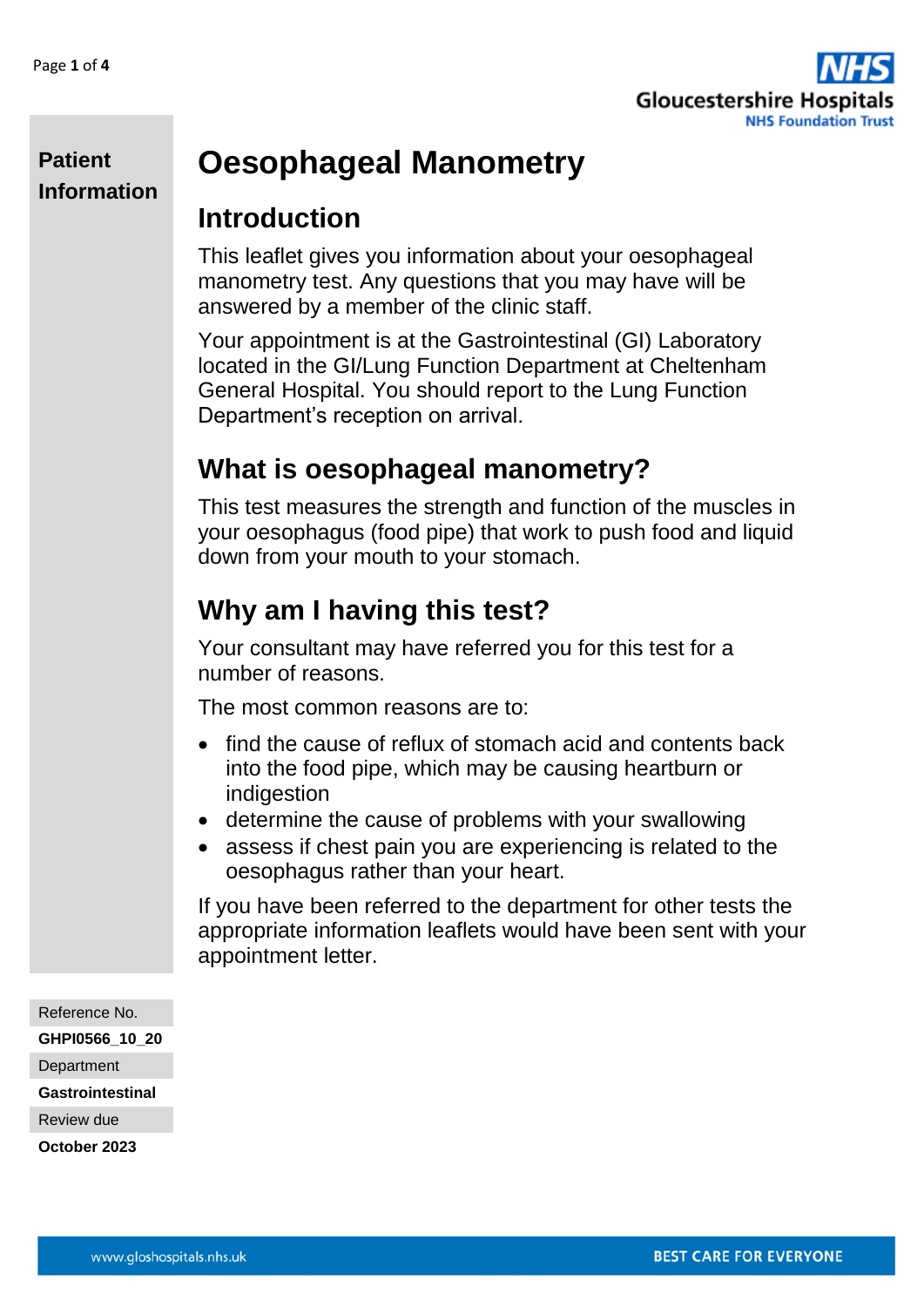

#### **Medication**

You may need to stop taking some medicines up to 7 days before your appointment. If so, instructions will be attached to this leaflet telling you what medications to stop and when. If there are no instructions attached you can continue taking all of your usual medications.

If you have diabetes, please contact the GI/Lung Function Department for advice regarding your medication. The telephone number is at the end of this leaflet.

## **Side effects**

The side effects associated with the test are minor. They include a mild sore throat, nosebleed and some nasal blockage.

## **Risks**

There is a minimal risk of oesophageal perforation (causing a hole in the oesophagus). This will be fully discussed with you before the test.

# **Consent**

The physiologist will explain the procedure and answer any questions that you may have. When they are sure that you understand the procedure you will be asked to sign a consent form.

# **Before the test**

You must not have anything to eat or drink for **6 hours** before the test. Your stomach must be empty before the oesophageal manometry test can be carried out.

If you have not had a gastroscopy (a gastroscope is passed through the mouth down the gullet and into the stomach) or a barium swallow within the last 12 months, please contact the GI/Lung Function Department straight away on Tel: 0300 422 2977.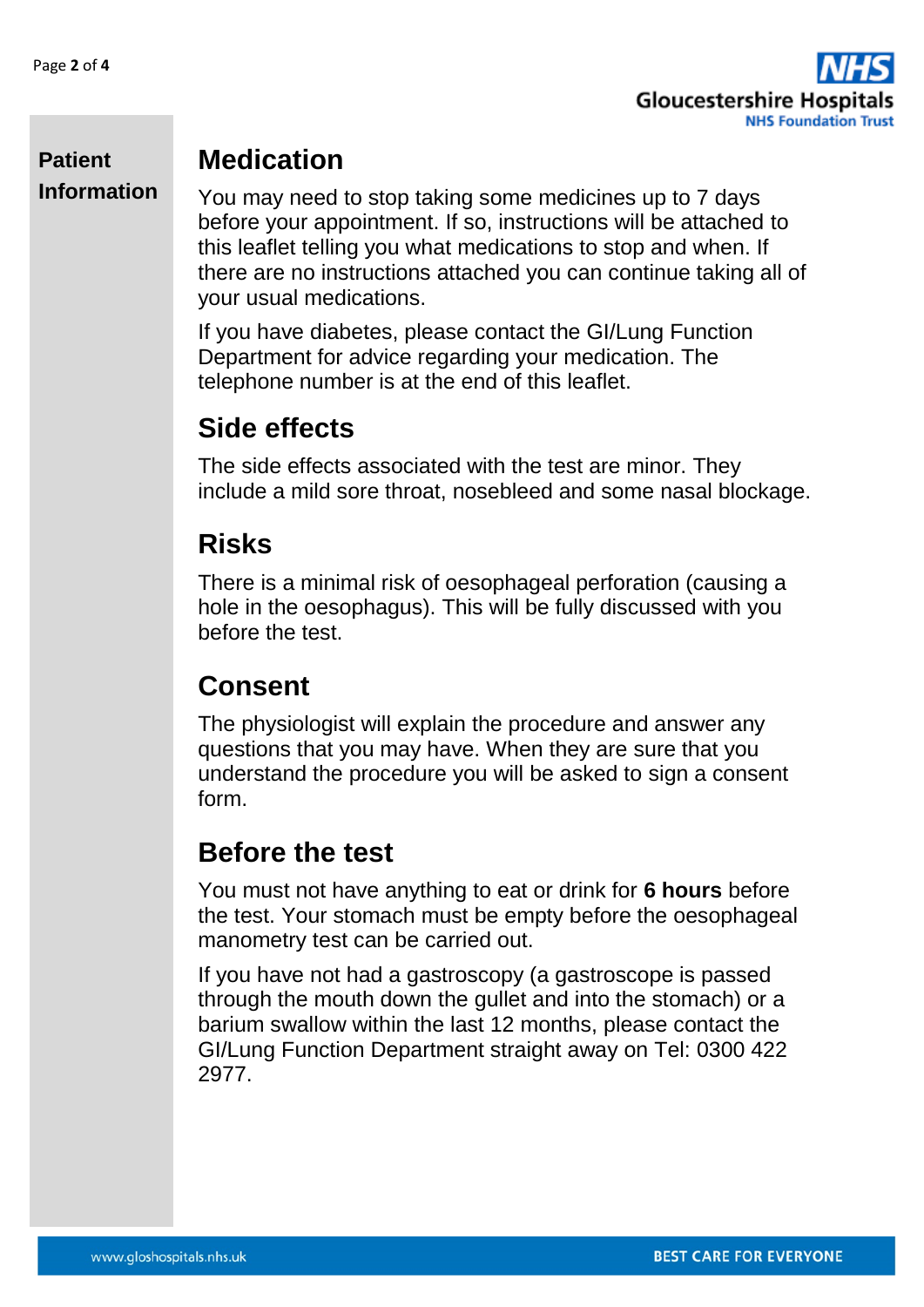

#### **During the test**

In the examination room you will be made comfortable on an examination couch.

A thin tube (catheter) is passed through your nose and down into the stomach. You will be given water to drink to help it down. It should feel no worse than swallowing a tablet. There may be some gagging while the tube is being inserted. You will be helped by a member of staff if this happens.

The tube should not cause any pain or interfere with your breathing. Some patients may feel lightheaded but this feeling will soon pass.

During the test, the physiologist will ask you to swallow some water (called a wet swallow).

Your swallows will allow us to assess the function of the lower oesophageal sphincter (the barrier to reflux), the oesophagus (the swallowing tube) and the upper oesophageal sphincter (in the throat).

Pressure recordings are made throughout the test. The tube is withdrawn when the test has been completed.

The test usually takes about 20 minutes but the whole appointment will take 1 hour.

# **After the test**

You will be discharged home after the test and you will be able to carry on with your normal routine. You can resume your medications and eat as normal unless instructed otherwise. You will be fit to drive after the procedure but if you are unsure please arrange to be accompanied to the appointment, or arrange to use public transport.

# **Results**

The consultant will review the results of the test and will decide whether further treatment is required. The consultant will let you know their decision either by telephone, letter or at an outpatient appointment.